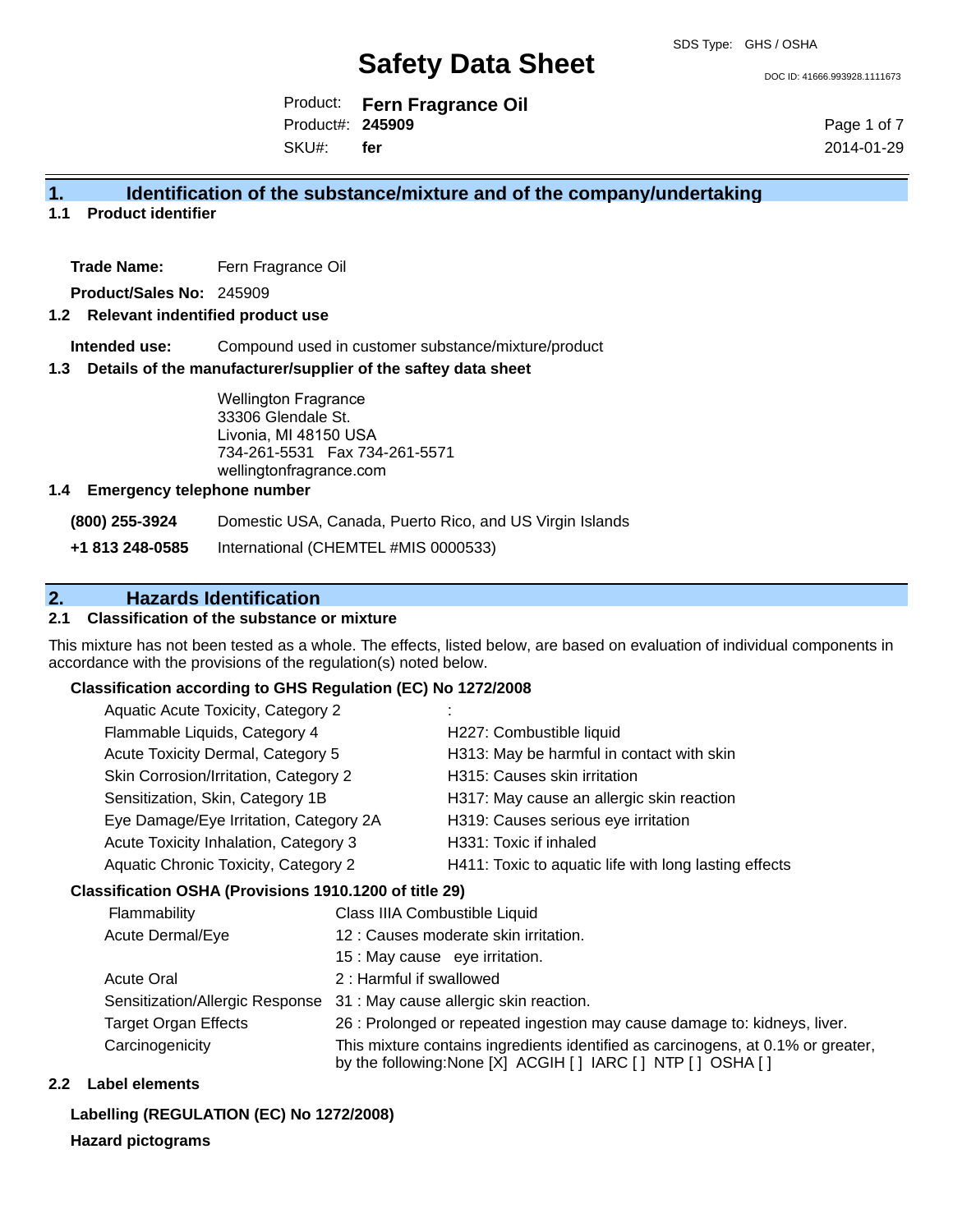DOC ID: 41666.993928.1111673

### Product: **Fern Fragrance Oil**

Product#: **245909** SKU#: **fer**





### **Signal Word: Danger, Warning**

#### **Hazard statments**

| H <sub>22</sub> 7 | Combustible liquid                              |
|-------------------|-------------------------------------------------|
| H313              | May be harmful in contact with skin             |
| H315              | Causes skin irritation                          |
| H317              | May cause an allergic skin reaction             |
| H319              | Causes serious eye irritation                   |
| H331              | Toxic if inhaled                                |
| H411              | Toxic to aquatic life with long lasting effects |

#### **Precautionary Statements**

#### **Prevention:**

| P <sub>2</sub> 33 | Keep container tightly closed                                         |
|-------------------|-----------------------------------------------------------------------|
| P <sub>235</sub>  | Keep cool                                                             |
| P <sub>264</sub>  | Wash hands thoroughly after handling                                  |
| P <sub>271</sub>  | Use only outdoors or in a well-ventilated area                        |
| P <sub>272</sub>  | Contaminated work clothing should not be allowed out of the workplace |
| P <sub>273</sub>  | Avoid release to the environment                                      |

#### **Response:**

| $P302 + P352$        | IF ON SKIN: Wash with soap and water                                                                                                  |
|----------------------|---------------------------------------------------------------------------------------------------------------------------------------|
| $P304 + P340$        | IF INHALED: Remove victim to fresh air and keep at rest in a position comfortable for<br>breathing                                    |
| $P305 + P351 + P338$ | IF IN EYES: Rinse cautiously with water for several minutes Remove contact lenses if<br>present and easy to do. continue rinsing      |
| P311                 | Call a POISON CENTER or doctor/physician                                                                                              |
| $P333 + P313$        | If skin irritation or a rash occurs: Get medical advice/attention                                                                     |
| $P337 + P313$        | If eye irritation persists: Get medical advice/attention                                                                              |
| P362                 | Take off contaminated clothing and wash before reuse                                                                                  |
| P363                 | Wash contaminated clothing before reuse                                                                                               |
| P370 + P378          | In case of fire: Use Carbon dioxide (CO2), Dry chemical, or Foam for extinction. Do not use<br>a direct water jet on burning material |
| P <sub>391</sub>     | <b>Collect Spillage</b>                                                                                                               |
|                      |                                                                                                                                       |

#### **2.3 Other Hazards**

#### **no data available**

### **3. Composition/Information on Ingredients**

#### **3.1 Mixtures**

This product is a complex mixture of ingredients, which contains among others the following substance(s), presenting a health or environmental hazard within the meaning of the UN Globally Harmonized System of Classification and Labeling of Chemicals (GHS):

Page 2 of 7 2014-01-29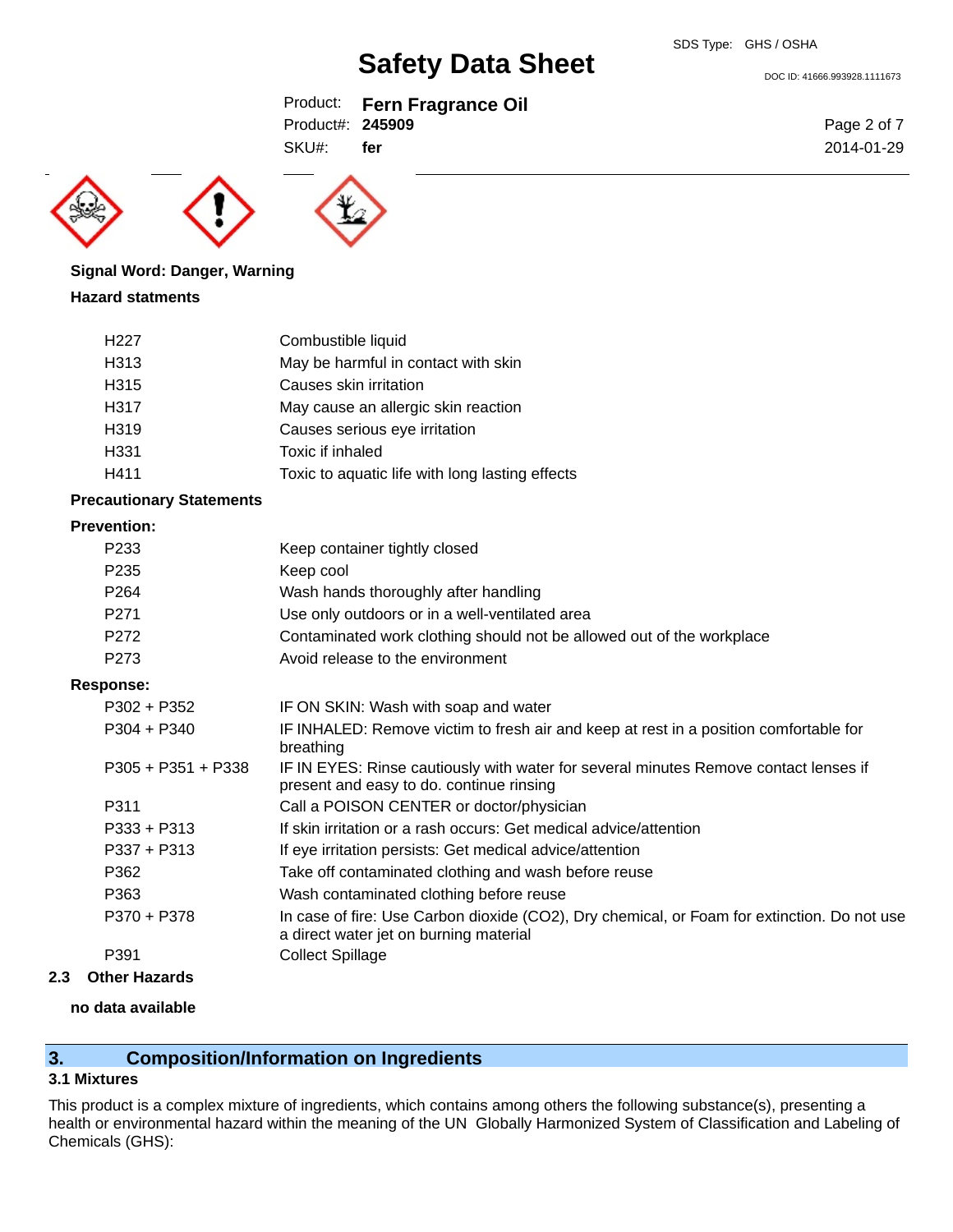DOC ID: 41666.993928.1111673

|                  | Product: Fern Fragrance Oil |
|------------------|-----------------------------|
| Product#: 245909 |                             |
| SKU#: fer        |                             |

Page 3 of 7 2014-01-29

| CAS#<br>Ingredient                                       | EC#                            | Conc.<br>Range | <b>GHS Classification</b>                      | <b>OSHA Classification</b> |
|----------------------------------------------------------|--------------------------------|----------------|------------------------------------------------|----------------------------|
| 84-66-2                                                  | 201-550-6                      | $60 - 70%$     | H316                                           |                            |
| Diethyl phthalate                                        |                                |                |                                                |                            |
| 78-70-6                                                  | 201-134-4                      | 10 - 20 %      | H227; H303; H315; H319                         | 12, 26                     |
| Linalool                                                 |                                |                |                                                |                            |
| 32210-23-4                                               | 250-954-9                      | $5 - 10 \%$    | H303; H316; H317; H411                         | 11, 15                     |
|                                                          | 4-tert-Butylcyclohexyl acetate |                |                                                |                            |
| 88-41-5                                                  | 201-828-7                      | $2 - 5%$       | H227; H303; H316; H411                         | 12, 2                      |
|                                                          | 2-t-Butylcyclohexyl acetate    |                |                                                |                            |
| 1222-05-5                                                | 214-946-9                      | $2 - 5%$       | H316; H410                                     | 11, 15                     |
|                                                          | Hexamethylindanopyran          |                |                                                |                            |
| 928-96-1                                                 | 213-192-8                      | $1 - 2%$       | H <sub>226</sub> ; H <sub>319</sub>            |                            |
| 3-Hexenol                                                |                                |                |                                                |                            |
| 60047-17-8                                               | 262-038-6                      | $1 - 2%$       | H302; H315; H319                               |                            |
| 2-(Tetrahydro-5-methyl-5-vinyl-2-furyl)propan-2-ol       |                                |                |                                                |                            |
| 68737-61-1                                               | 272-113-5                      | $1 - 2 \%$     | H227; H303; H313; H315; H317; H319; 12, 15, 31 |                            |
|                                                          | Dimethyltetrahydro Benaldehyde |                | H412                                           |                            |
| 128-37-0                                                 | 204-881-4                      | $1 - 2 \%$     | H316; H410                                     |                            |
| <b>Butylated hydroxytoluene</b>                          |                                |                |                                                |                            |
| See Section 16 for full text of GHS classification codes |                                |                |                                                |                            |

Total Hydrocarbon Content  $(\% w/w) = 0.00$ 

#### **4. First Aid Measures**

| <b>Description of first aid measures</b><br>4.1                                   |                                                                                                               |  |
|-----------------------------------------------------------------------------------|---------------------------------------------------------------------------------------------------------------|--|
| Inhalation:                                                                       | Remove from exposure site to fresh air and keep at rest.<br>Obtain medical advice.                            |  |
| <b>Eye Exposure:</b>                                                              | Flush immediately with water for at least 15 minutes.<br>Contact physician if symptoms persist.               |  |
| <b>Skin Exposure:</b>                                                             | Remove contaminated clothes. Wash thoroughly with water (and soap).<br>Contact physician if symptoms persist. |  |
| Ingestion:<br>Rinse mouth with water and obtain medical advice.                   |                                                                                                               |  |
| Most important symptoms and effects, both acute and delayed<br>4.2                |                                                                                                               |  |
| Symptoms:                                                                         | no data available                                                                                             |  |
| Risks:                                                                            | Refer to Section 2.2 "Hazard Statements"                                                                      |  |
| Indication of any immediate medical attention and special treatment needed<br>4.3 |                                                                                                               |  |
| Treatment:                                                                        | Refer to Section 2.2 "Response"                                                                               |  |
| 5.<br><b>Fire-Fighting measures</b>                                               |                                                                                                               |  |

#### **5.1 Extinguishing media**

| Suitable:         | Carbon dioxide (CO2), Dry chemical, Foam          |  |
|-------------------|---------------------------------------------------|--|
| <b>Unsuitable</b> | Do not use a direct water jet on burning material |  |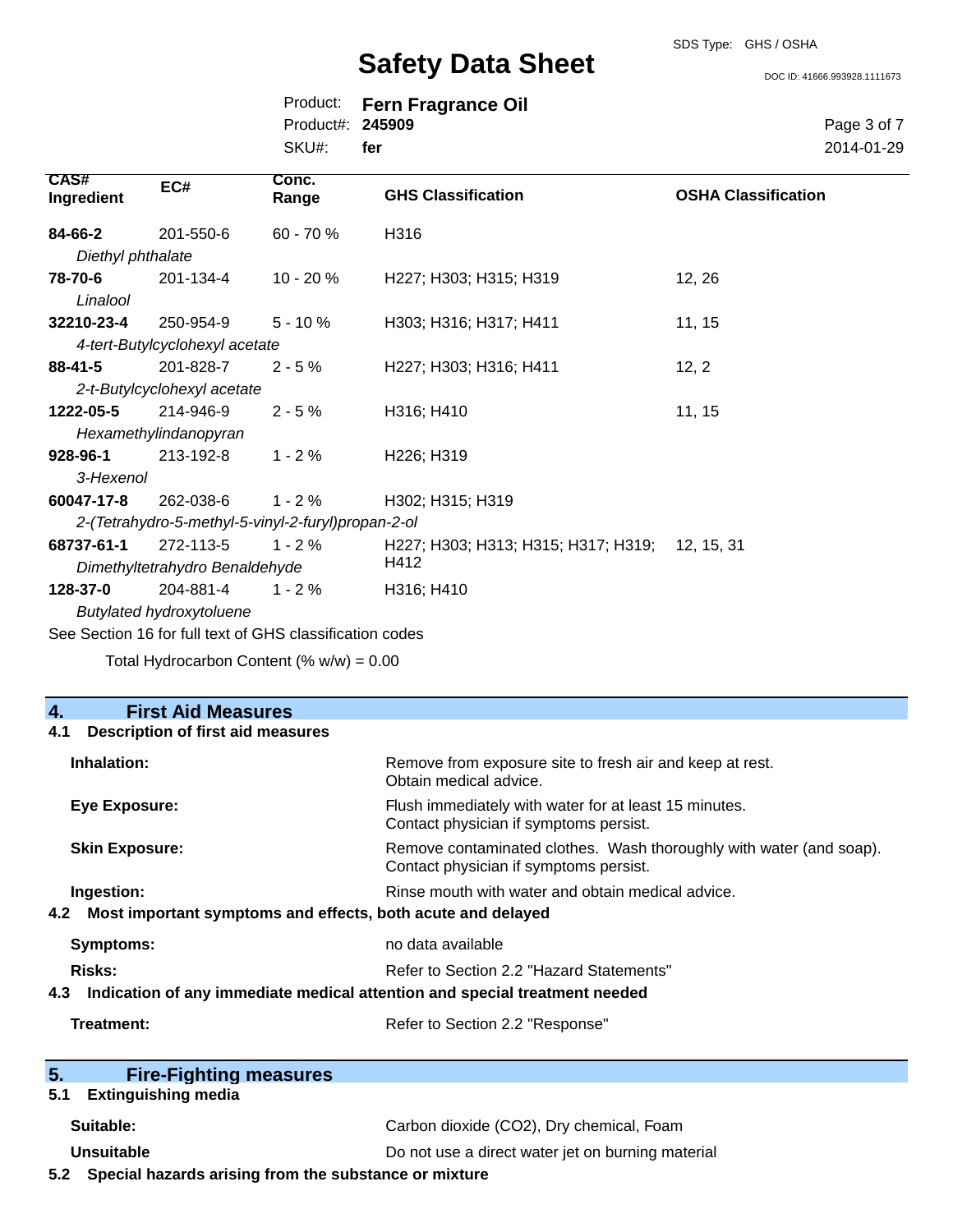DOC ID: 41666.993928.1111673

Product: **Fern Fragrance Oil**

Product#: **245909**

SKU#: **fer**

Page 4 of 7 2014-01-29

**During fire fighting:** Water may be ineffective

**5.3 Advice for firefighters**

**Further information:** Standard procedure for chemical fires

#### **6. Accidental Release Measures**

#### **6.1 Personal precautions, protective equipment and emergency procedures**

Avoid inhalation and contact with skin and eyes. A self-contained breathing apparatus is recommended in case of a major spill.

#### **6.2 Environmental precautions**

Keep away from drains, soil, and surface and groundwater.

#### **6.3 Methods and materials for containment and cleaning up**

Clean up spillage promptly. Remove ignition sources. Provide adequate ventilation. Avoid excessive inhalation of vapors. Gross spillages should be contained by use of sand or inert powder and disposed of according to the local regulations.

#### **6.4 Reference to other sections**

Not Applicable

#### **7. Handling and Storage**

#### **7.1 Precautions for safe handling**

Apply according to good manufacturing and industrial hygiene practices with proper ventilation. Do not drink, eat or smoke while handling. Respect good personal hygiene.

#### **7.2 Conditions for safe storage, including any incompatibilities**

Store in a cool, dry and ventilated area away from heat sources and protected from light in tightly closed original container. Avoid plastic and uncoated metal container. Keep air contact to a minimum.

#### **7.3 Specific end uses**

No information available

#### **8. Exposure Controls/Personal Protection**

#### **8.1 Control parameters**

#### **Exposure Limits:**

| Component |                                 | ACGIH<br><b>ACGIH</b><br>TWA ppm STEL ppm TWA ppm STEL ppm | <b>OSHA</b> | OSHA |
|-----------|---------------------------------|------------------------------------------------------------|-------------|------|
| 84-66-2   | Diethyl phthalate               |                                                            |             |      |
| 128-37-0  | <b>Butylated hydroxytoluene</b> |                                                            |             |      |

#### **Engineering Controls:** Use local exhaust as needed.

#### **8.2 Exposure controls - Personal protective equipment**

| Eye protection:                | Tightly sealed goggles, face shield, or safety glasses with brow guards and side shields, etc.<br>as may be appropriate for the exposure |
|--------------------------------|------------------------------------------------------------------------------------------------------------------------------------------|
| <b>Respiratory protection:</b> | Avoid excessive inhalation of concentrated vapors. Apply local ventilation where appropriate.                                            |
| <b>Skin protection:</b>        | Avoid Skin contact. Use chemically resistant gloves as needed.                                                                           |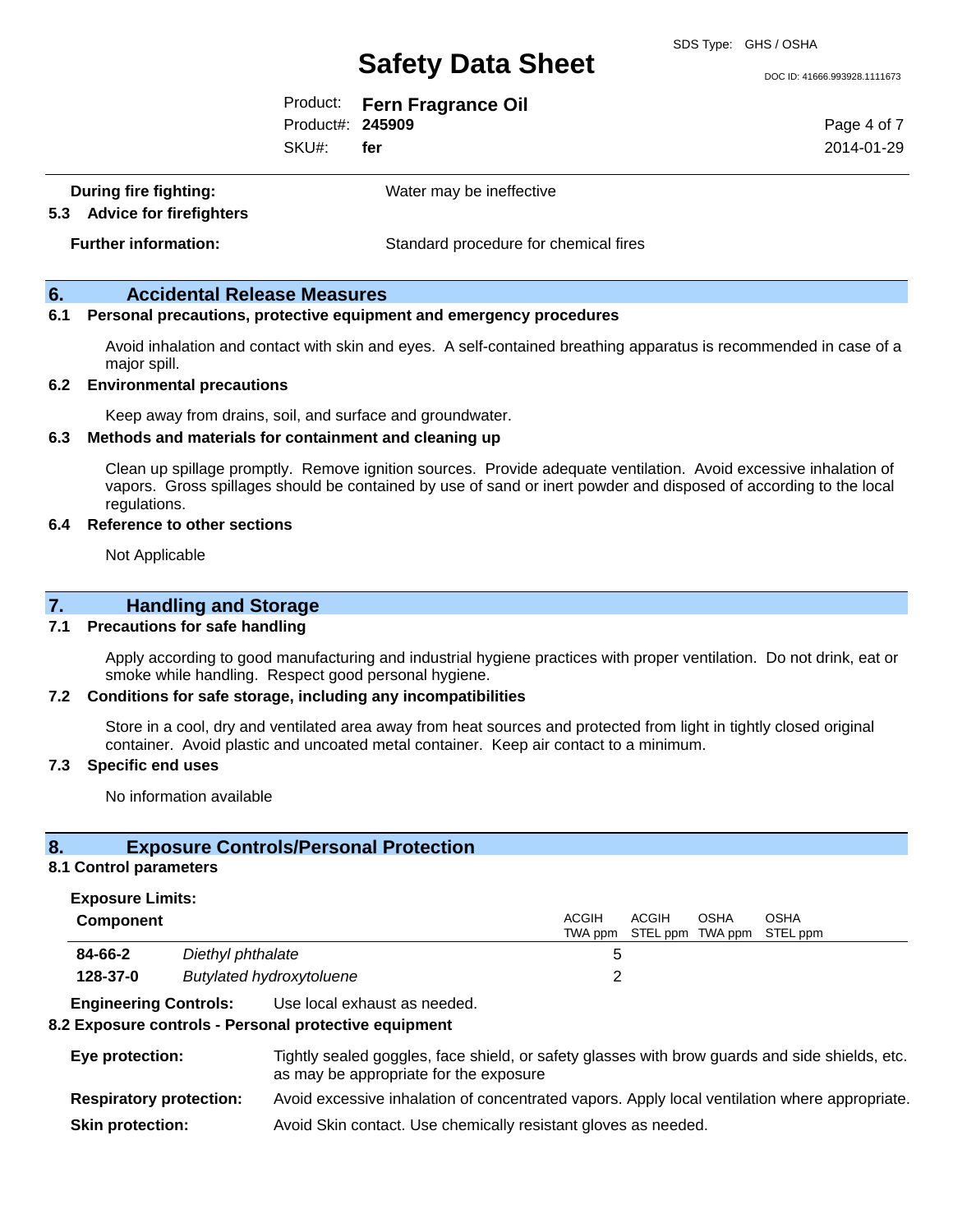Product: **Fern Fragrance Oil** Product#: **245909**

SKU#: **fer**

## **9. Physical and Chemical Properties**

### **9.1 Information on basic physical and chemical properties**

| <b>Appearance:</b>           | <b>Conforms to Standard</b> |
|------------------------------|-----------------------------|
| Odor:                        | Conforms to Standard        |
| Color:                       | Colorless to Yellow Tint    |
| <b>Viscosity:</b>            | Liquid                      |
| <b>Freezing Point:</b>       | Not determined              |
| <b>Boiling Point:</b>        | Not determined              |
| <b>Melting Point:</b>        | Not determined              |
| <b>Flashpoint:</b>           | 195 F (90.56 C)             |
| <b>Auto flammability:</b>    | Not determined              |
| <b>Explosive Properties:</b> | None Expected               |
| <b>Oxidizing properties:</b> | None Expected               |
| Vapor Pressure (mmHg@20 C):  | 0.0261                      |
| %VOC:                        | 2.3522                      |
| Specific Gravity @ 25 C:     | 1.0340                      |
| Density @ 25 C:              | 1.0310                      |
| Refractive Index @ 25 C:     | 1.4870                      |
| Soluble in:                  | Oil                         |

### **10. Stability and Reactivity**

| 10.1 Reactivity                         | None                                               |
|-----------------------------------------|----------------------------------------------------|
| <b>10.2 Chemical stability</b>          | Stable                                             |
| 10.3 Possibility of hazardous reactions | None known                                         |
| <b>10.4 Conditions to avoid</b>         | None known                                         |
| 10.5 Incompatible materials             | Strong oxidizing agents, strong acids, and alkalis |
| 10.6 Hazardous decomposition products   | None known                                         |

| <b>Toxicological Information</b><br>11. |                                                                              |
|-----------------------------------------|------------------------------------------------------------------------------|
| <b>11.1 Toxicological Effects</b>       |                                                                              |
| <b>Acute toxicity - Oral</b>            | (LD50: 5,049.77) Not classified - the classification criteria are<br>not met |
| <b>Acute toxicity - Dermal</b>          | (LD50: 4,974.30) May be harmful in contact with skin                         |
| <b>Acute toxicity - Inhalation</b>      | (LC50: 6.28) Toxic if inhaled                                                |
| <b>Skin corrosion / irritation</b>      | Causes skin irritation                                                       |
| Serious eye damage / irritation         | Causes serious eye irritation                                                |
| <b>Respiratory sensitization</b>        | Not classified - the classification criteria are not met                     |
| <b>Skin sensitization</b>               | May cause an allergic skin reaction                                          |

DOC ID: 41666.993928.1111673

Page 5 of 7 2014-01-29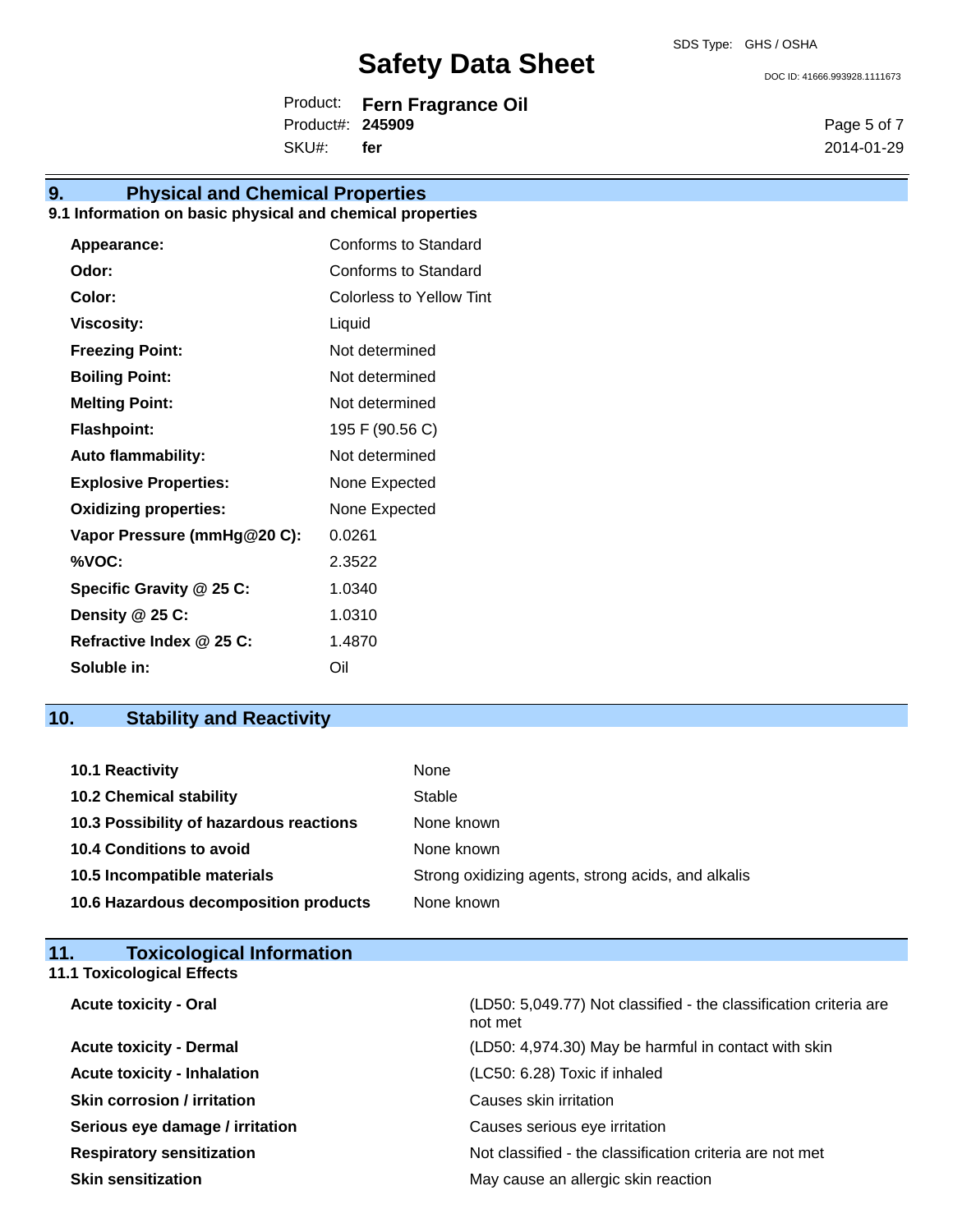SDS Type: GHS / OSHA

DOC ID: 41666.993928.1111673

Page 6 of 7

|                  | Product: Fern Fragrance Oil |
|------------------|-----------------------------|
| Product#: 245909 |                             |
| SKU#: fer        |                             |

|                               | SKU#: | fer | 2014-01-29                                               |
|-------------------------------|-------|-----|----------------------------------------------------------|
| <b>Germ cell mutagenicity</b> |       |     | Not classified - the classification criteria are not met |
| Carcinogenicity               |       |     | Not classified - the classification criteria are not met |
| <b>Reproductive toxicity</b>  |       |     | Not classified - the classification criteria are not met |

**Reproductive toxicity Are classified - the classified - the classified - the classification criteria are not metallicity Specific target organ toxicity - single exposure** Not classified - the classification criteria are not met **Specific target organ toxicity - repeated exposure** Not classified - the classification criteria are not met **Aspiration hazard Not classified - the classification criteria are not met** Not classified - the classification criteria are not met

| 12.<br><b>Ecological Information</b><br><b>12.1 Toxicity</b> |                                                 |
|--------------------------------------------------------------|-------------------------------------------------|
| <b>Acute acquatic toxicity</b>                               |                                                 |
| <b>Chronic acquatic toxicity</b>                             | Toxic to aquatic life with long lasting effects |
| <b>Toxicity Data on soil</b>                                 | no data available                               |
| <b>Toxicity on other organisms</b>                           | no data available                               |
| 12.2 Persistence and degradability                           | no data available                               |
| 12.3 Bioaccumulative potential                               | no data available                               |
| 12.4 Mobility in soil                                        | no data available                               |
| 12.5 Other adverse effects                                   | no data available                               |
|                                                              |                                                 |

#### **13. Disposal Conditions**

#### **13.1 Waste treatment methods**

Do not allow product to reach sewage systems. Dispose of in accordance with all local and national regulations. Send to a licensed waste management company.The product should not be allowed to enter drains, water courses or the soil. Do not contaminate ponds, waterways or ditches with chemical or used container.

### **14. Transport Information**

| <b>Regulator</b><br>U.S. DOT (Non-Bulk)                          |            | <b>Class</b> | <b>Pack Group</b><br>Not Regulated - Not Dangerous Goods | <b>Sub Risk</b> | UN-nr.        |
|------------------------------------------------------------------|------------|--------------|----------------------------------------------------------|-----------------|---------------|
| <b>Chemicals NOI</b>                                             |            |              |                                                          |                 |               |
| <b>ADR/RID (International Road/Rail)</b>                         |            |              |                                                          |                 |               |
| <b>Environmentally Hazardous</b><br>Liquid, n.o.s.               | Substance. | 9            | Ш                                                        |                 | UN3082        |
| <b>IATA (Air Cargo)</b>                                          |            |              |                                                          |                 |               |
| <b>Environmentally Hazardous</b><br>Liquid, n.o.s.<br>IMDG (Sea) | Substance. | 9            | Ш                                                        |                 | <b>UN3082</b> |
| <b>Environmentally Hazardous</b><br>Liquid, n.o.s.               | Substance. | 9            | Ш                                                        |                 | UN3082        |